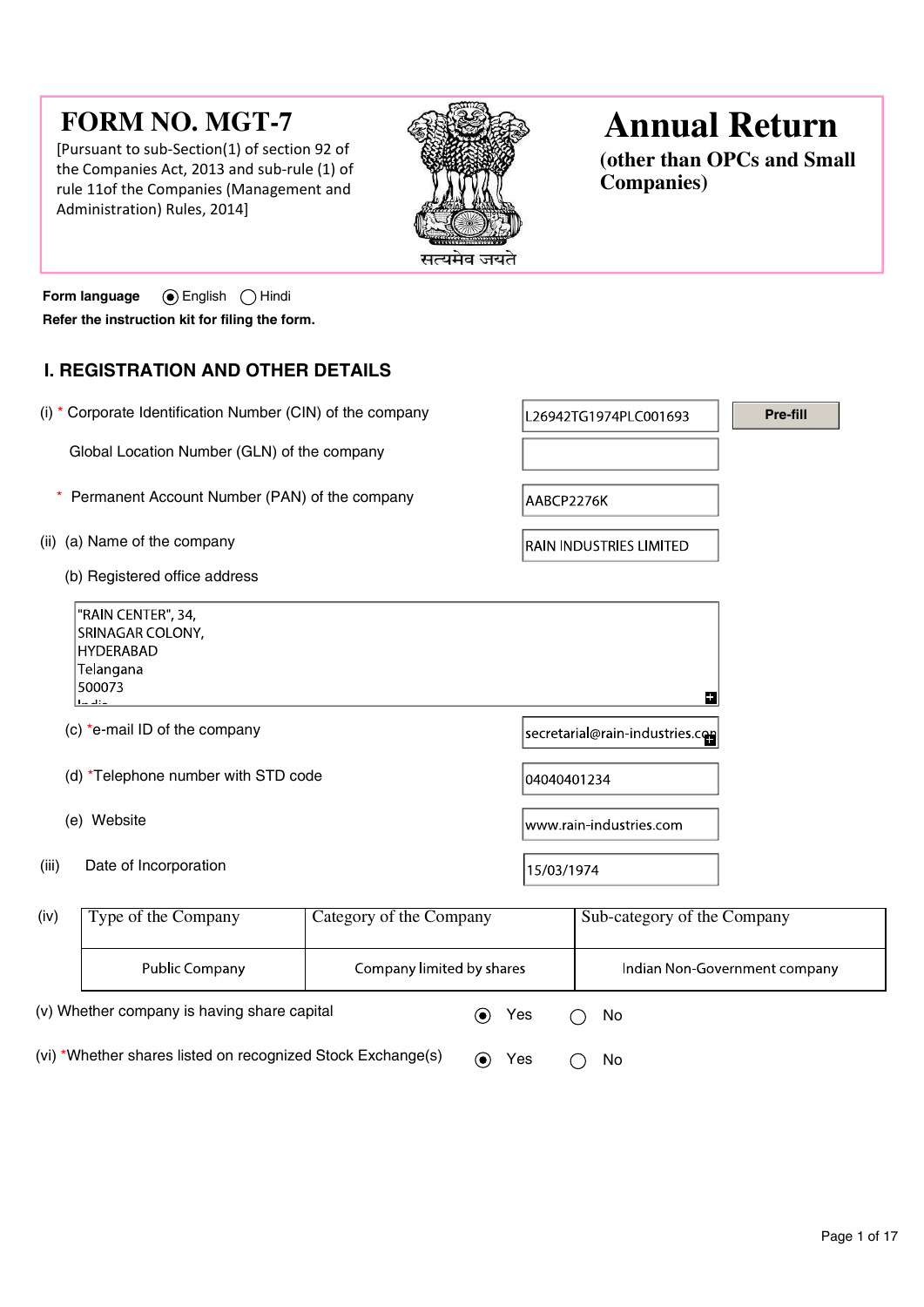# (a) Details of stock exchanges where shares are listed

| S. No.                                                                                   | Code                                                           |                                       |              |
|------------------------------------------------------------------------------------------|----------------------------------------------------------------|---------------------------------------|--------------|
|                                                                                          | <b>BSE LIMITED</b>                                             |                                       |              |
| 2                                                                                        | NATIONAL STOCK EXCHANGE OF INDIA LIMITED                       | 1,024                                 |              |
|                                                                                          |                                                                |                                       |              |
| (b) CIN of the Registrar and Transfer Agent                                              |                                                                | U72400TG2017PLC117649                 | Pre-fill     |
| Name of the Registrar and Transfer Agent                                                 |                                                                |                                       |              |
| <b>KFIN TECHNOLOGIES LIMITED</b>                                                         |                                                                |                                       |              |
|                                                                                          | Registered office address of the Registrar and Transfer Agents |                                       |              |
| Selenium, Tower B, Plot No-31 & 32,<br>Financial District, Nanakramguda, Serilingampally |                                                                |                                       |              |
| (vii) *Financial year From date                                                          | (DD/MM/YYYY)<br>01/01/2021                                     | To date<br>31/12/2021                 | (DD/MM/YYYY) |
| (viii) *Whether Annual general meeting (AGM) held                                        | $\odot$<br>Yes                                                 | No<br>( )                             |              |
| (a) If yes, date of AGM                                                                  |                                                                |                                       |              |
| (b) Due date of AGM                                                                      | 30/06/2022                                                     |                                       |              |
| (c) Whether any extension for AGM granted                                                |                                                                | Yes<br>No<br>$\left( \bullet \right)$ |              |
|                                                                                          | II. PRINCIPAL BUSINESS ACTIVITIES OF THE COMPANY               |                                       |              |

\*Number of business activities  $\vert_2$ 

| S.No | Main<br>Activity<br>group code | Description of Main Activity group Business | Activity<br>lCode | Description of Business Activity                                                          | $ \%$ of turnover<br>lof the<br><b>company</b> |
|------|--------------------------------|---------------------------------------------|-------------------|-------------------------------------------------------------------------------------------|------------------------------------------------|
|      | IN                             | Support service to Organizations   N6       |                   | Office administrative and other business<br>activities including call centers, organising | 63.58                                          |
|      | lG                             | Trade                                       | lG1               | Wholesale Trading                                                                         | 36.42                                          |

# III. PARTICULARS OF HOLDING, SUBSIDIARY AND ASSOCIATE COMPANIES (INCLUDING JOINT VENTURES)

\*No. of Companies for which information is to be given  $\overline{\begin{array}{|c|c|}\n\hline\n25\n\end{array}}$  Pre-fill All

| S.No | Name of the company         | CIN / FCRN            | Holding/Subsidiary/Associate/<br>Joint Venture | % of shares held |  |
|------|-----------------------------|-----------------------|------------------------------------------------|------------------|--|
|      | <b>RAIN CEMENTS LIMITED</b> | U23209TG1999PLC031631 | Subsidiary                                     | 100              |  |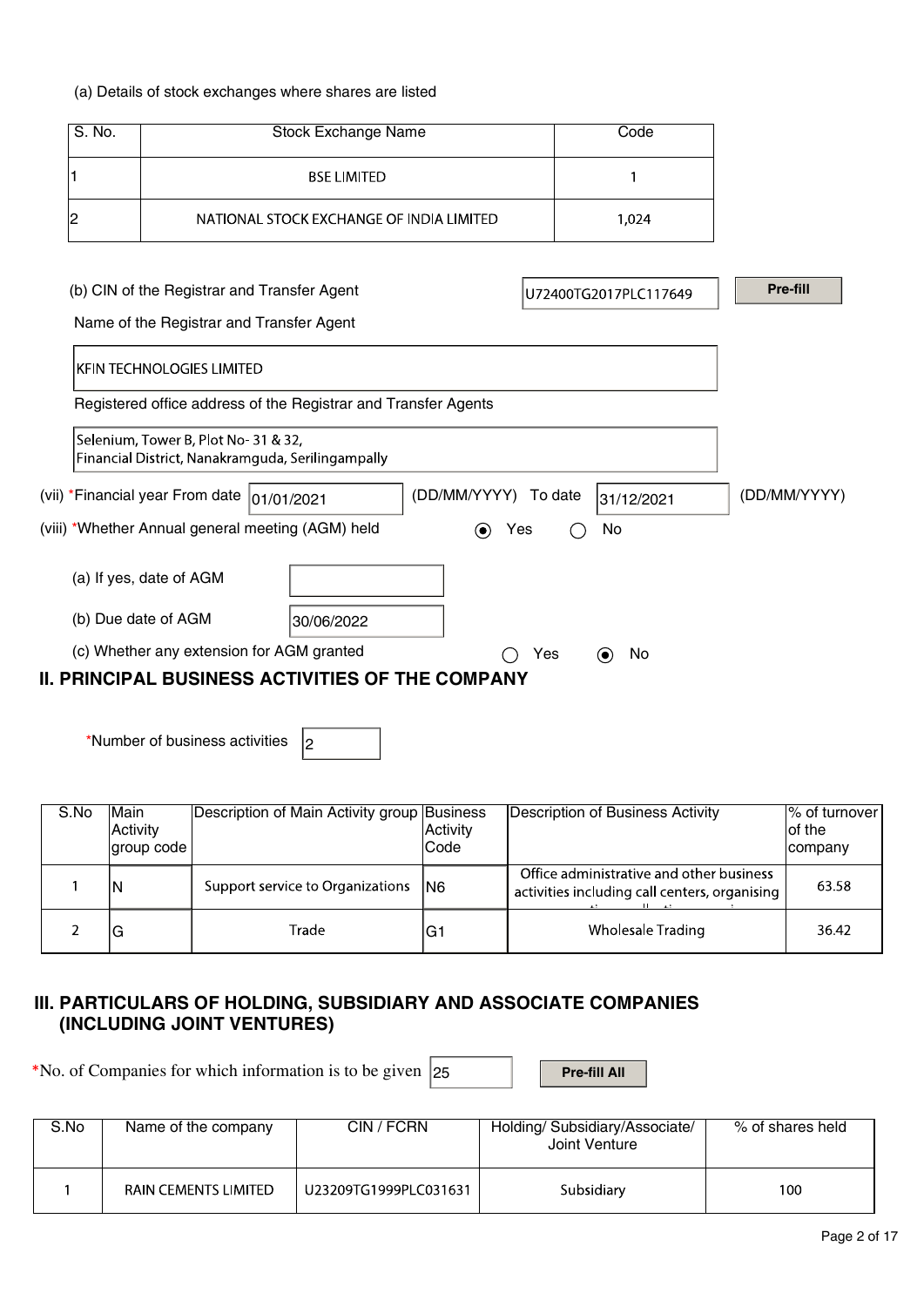| 2              | Rain Verticals Limited               | U01100TG2021PLC150325 | Subsidiary | 100  |
|----------------|--------------------------------------|-----------------------|------------|------|
| 3              | Rain Commodities (USA) Inc.          |                       | Subsidiary | 100  |
| $\overline{4}$ | Renuka Cement Limited                | U26942TG1996PLC025831 | Subsidiary | 100  |
| 5              | Rain Global Services LLC             |                       | Subsidiary | 100  |
| 6              | Rain Carbon Inc.                     |                       | Subsidiary | 100  |
| $\overline{7}$ | Rain Carbon Holdings LLC             |                       | Subsidiary | 100  |
| 8              | Rain CII Carbon (Vizag) Limited<br>H | U11100TG2008PLC058785 | Subsidiary | 100  |
| $\overline{9}$ | Rain CII Carbon LLC                  |                       | Subsidiary | 100  |
| 10             | CII Carbon Corp.                     |                       | Subsidiary | 100  |
| 11             | Rain Carbon GmbH                     |                       | Subsidiary | 100  |
| 12             | Rain Carbon Canada Inc.              |                       | Subsidiary | 100  |
| 13             | Rain Carbon BV                       |                       | Subsidiary | 100  |
| 14             | <b>OOO Rain Carbon LLC</b>           |                       | Subsidiary | 100  |
| 15             | <b>VFT France SA</b>                 |                       | Subsidiary | 100  |
| 16             | Rumba Invest BVBA & Co. KG           |                       | Subsidiary | 94.9 |
| 17             | Rain Carbon Germany GmbH             |                       | Subsidiary | 99.7 |
| 18             | Severtar Holding Ltd                 |                       | Subsidiary | 65.3 |
| 19             | OOO RÜTGERS Severtar                 |                       | Subsidiary | 65.3 |
| 20             | Rain Carbon Wohnimmobilien<br>H      |                       | Subsidiary | 100  |
| 21             | Rain Carbon Gewerbeimmobil<br>Ð      |                       | Subsidiary | 100  |
| 22             | ain Carbon Poland Sp. z o.o          |                       | Subsidiary | 100  |
| 23             | RÜTGERS Resins BV                    |                       | Subsidiary | 100  |
| 24             | Rain Carbon (Shanghai) Tradin<br>н   |                       | Subsidiary | 100  |
| 25             | InfraTec Duisburg GmbH (IDGr<br>H    |                       | Associate  | 30   |

# IV. SHARE CAPITAL, DEBENTURES AND OTHER SECURITIES OF THE COMPANY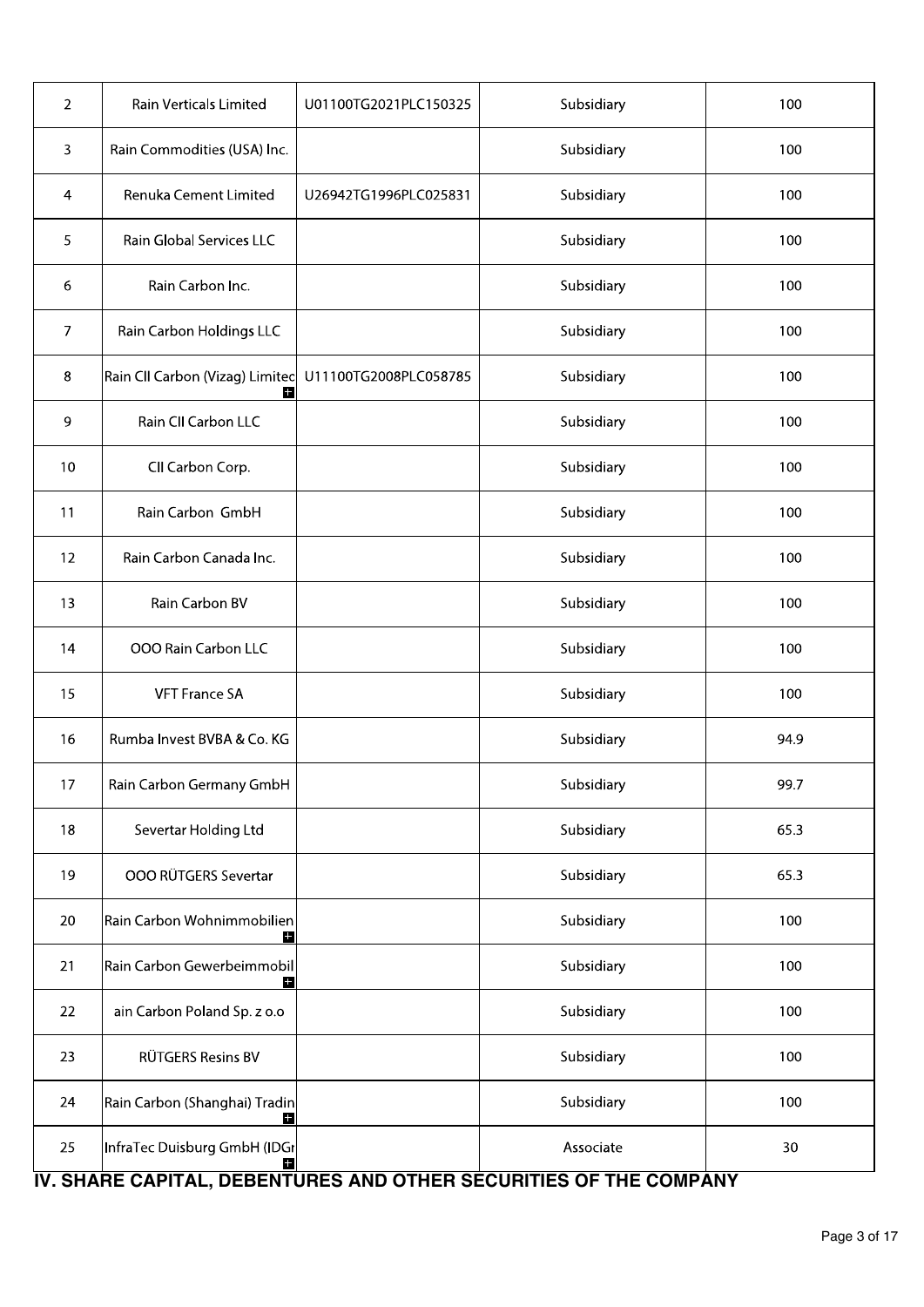# (i) \*SHARE CAPITAL

(a) Equity share capital

| <b>Particulars</b>                           | Authorised<br>capital | <b>Issued</b><br>capital | Subscribed<br>capital | Paid up capital |
|----------------------------------------------|-----------------------|--------------------------|-----------------------|-----------------|
| Total number of equity shares                | 590,000,000           | 336,345,679              | 336,345,679           | 336,345,679     |
| Total amount of equity shares (in<br>Rupees) | ,180,000,000          | 672,691,358              | 672,691,358           | 672,691,358     |

# Number of classes  $\sqrt{1}$

| <b>Class of Shares</b>                    | Authorised    | <b>Issued</b><br>capital | <b>Subscribed</b> | Paid up capital |  |
|-------------------------------------------|---------------|--------------------------|-------------------|-----------------|--|
| <b>IEQUITY</b>                            | capital       |                          | capital           |                 |  |
| Number of equity shares                   | 590,000,000   | 336,345,679              | 336,345,679       | 336,345,679     |  |
| Nominal value per share (in rupees)       |               | 2                        | 2                 |                 |  |
| Total amount of equity shares (in rupees) | 1,180,000,000 | 672,691,358              | 672,691,358       | 672,691,358     |  |

# (b) Preference share capital

| <b>Particulars</b>                               | Authorised<br>capital | <b>Issued</b><br>capital | Subscribed<br>capital | Paid-up capital |
|--------------------------------------------------|-----------------------|--------------------------|-----------------------|-----------------|
| Total number of preference shares                | 4,900,000             | ۱G                       | 0                     | 0               |
| Total amount of preference shares<br>(in rupees) | 490,000,000           | 0 ا                      | 0                     | 0               |

Number of classes and the set of classes and the set of classes and the set of  $\vert$  1

| Class of shares<br>Redeemable Preference Shares | Authorised<br>capital | <b>Issued</b><br>capital | <b>Subscribed</b><br> capital | Paid up capital |
|-------------------------------------------------|-----------------------|--------------------------|-------------------------------|-----------------|
| Number of preference shares                     | (4,900,000            | 0                        |                               | U               |
| Nominal value per share (in rupees)             | 100                   | 100                      | 100                           | 100             |
| Total amount of preference shares (in rupees)   | 490,000,000           | 0                        | U                             | 0               |

# (c) Unclassified share capital

| Particulars                         | <b>Authorised Capital</b> |
|-------------------------------------|---------------------------|
| Total amount of unclassified shares |                           |

# (d) Break-up of paid-up share capital

| <b>Class of shares</b>       | <b>Number of shares</b> |                                                        |       | <b>Total</b><br>nominal<br>amount | <b>Total</b><br>Paid-up<br>amount | <b>Total</b><br>premium |
|------------------------------|-------------------------|--------------------------------------------------------|-------|-----------------------------------|-----------------------------------|-------------------------|
| <b>Equity shares</b>         | Physical                | <b>DEMAT</b>                                           | Total |                                   |                                   |                         |
| At the beginning of the year |                         | 6,211,880 330,133,799 336345679 672,691,358 672,691,35 |       |                                   | $\pm$                             |                         |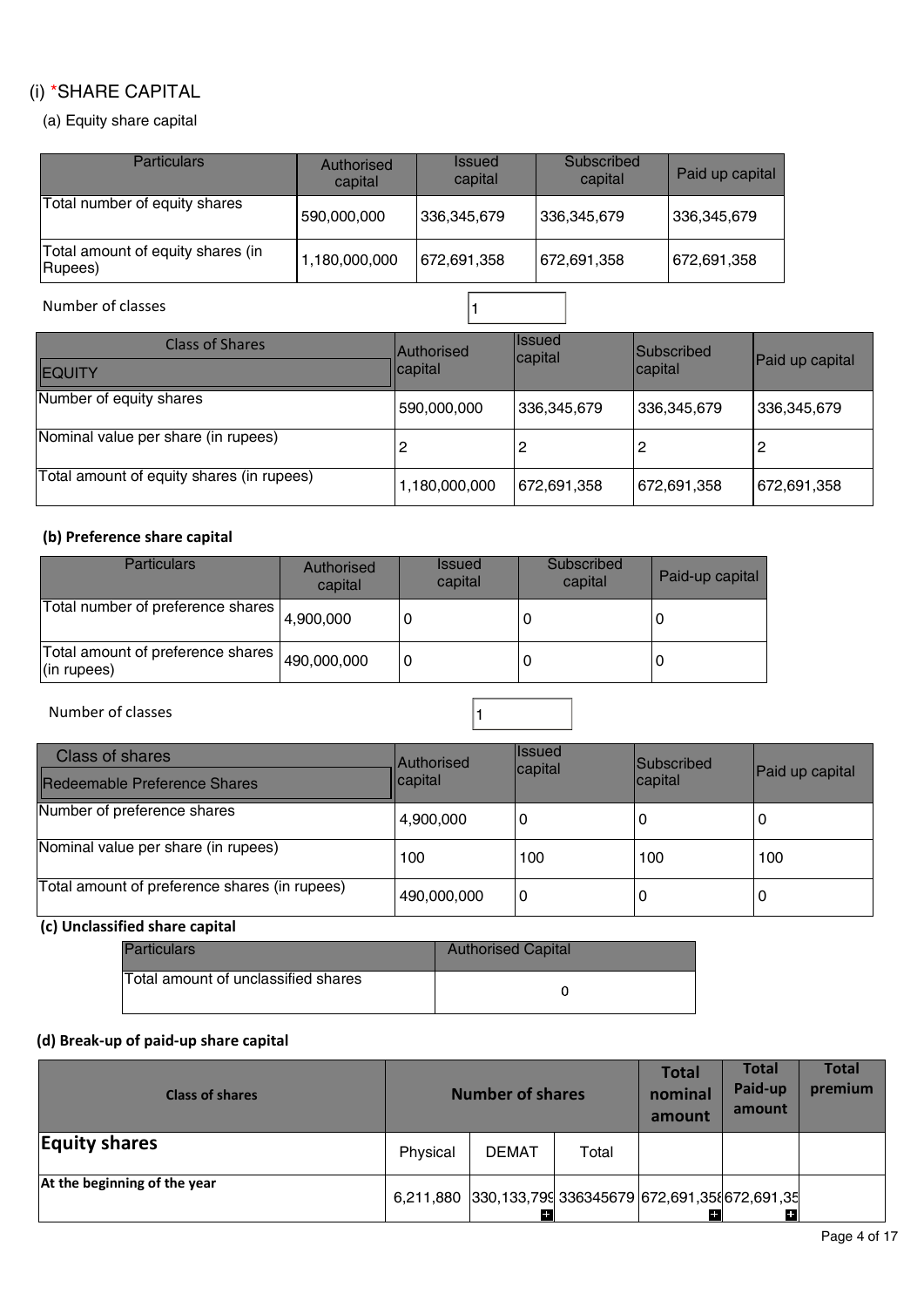| Increase during the year                           | 0         | 399,965                                                | 399965              | $\pmb{0}$           | $\mathbf 0$         | I٥ |
|----------------------------------------------------|-----------|--------------------------------------------------------|---------------------|---------------------|---------------------|----|
| i. Pubic Issues                                    | 0         | $\mathbf 0$                                            | $\mathbf 0$         | $\mathbf 0$         | $\mathbf 0$         | I٥ |
| ii. Rights issue                                   | $\pmb{0}$ | $\mathbf 0$                                            | $\mathbf 0$         | 0                   | $\mathbf 0$         | 10 |
| iii. Bonus issue                                   | 0         | $\pmb{0}$                                              | $\pmb{0}$           | $\pmb{0}$           | $\mathbf 0$         | I٥ |
| iv. Private Placement/ Preferential allotment      | 0         | $\pmb{0}$                                              | $\mathbf 0$         | 0                   | $\mathbf 0$         | 0  |
| v. ESOPs                                           | 0         | $\pmb{0}$                                              | $\mathbf 0$         | $\pmb{0}$           | $\mathbf 0$         | 10 |
| vi. Sweat equity shares allotted                   | 0         | $\mathbf 0$                                            | $\mathbf 0$         | $\mathbf 0$         | $\mathbf 0$         | I٥ |
| vii. Conversion of Preference share                | $\pmb{0}$ | $\mathbf 0$                                            | $\mathsf{O}\xspace$ | $\mathsf{O}\xspace$ | $\mathbf 0$         | O  |
| viii. Conversion of Debentures                     | 0         | $\pmb{0}$                                              | $\pmb{0}$           | $\pmb{0}$           | $\mathbf 0$         | 10 |
| ix. GDRs/ADRs                                      | 0         | $\mathbf 0$                                            | 0                   | 0                   | $\mathsf{O}\xspace$ | 10 |
| x. Others, specify                                 |           | 399,965                                                | 399965              |                     |                     |    |
| Due to conversion of Physical shares into dematral |           |                                                        |                     |                     |                     |    |
| Decrease during the year                           | 399,965   | $\mathbf 0$                                            | 399965              | $\mathbf 0$         | $\pmb{0}$           | I٥ |
| i. Buy-back of shares                              | 0         | $\pmb{0}$                                              | $\pmb{0}$           | $\pmb{0}$           | $\pmb{0}$           | 10 |
| ii. Shares forfeited                               | 0         | $\pmb{0}$                                              | $\mathbf 0$         | $\mathbf 0$         | $\mathbf 0$         | I٥ |
| iii. Reduction of share capital                    | 0         | $\mathbf 0$                                            | $\mathbf 0$         | 0                   | $\mathbf 0$         | 10 |
| iv. Others, specify                                | 399,965   |                                                        | 399965              |                     |                     |    |
| Due to conversion of Physical shares into demat m  |           |                                                        |                     |                     |                     |    |
| At the end of the year                             |           | 5,811,915 330,533,764 336345679 672,691,358 672,691,35 |                     |                     |                     |    |
| <b>Preference shares</b>                           |           |                                                        |                     |                     |                     |    |
| At the beginning of the year                       | $\pmb{0}$ | $\mathsf{O}$                                           | $\mathbf 0$         | $\mathbf 0$         | $\mathbf 0$         |    |
| Increase during the year                           | 0         | $\mathbf 0$                                            | $\mathbf 0$         | $\mathbf 0$         | $\mathbf 0$         | 10 |
| i. Issues of shares                                | 0         | $\mathbf 0$                                            | 0                   | 0                   | $\mathbf 0$         | ١O |
| ii. Re-issue of forfeited shares                   | 0         | $\mathbf 0$                                            | 0                   | 0                   | $\mathsf{O}\xspace$ | 0  |
| iii. Others, specify                               |           |                                                        |                     |                     |                     |    |
| Decrease during the year                           | $\pmb{0}$ | $\mathbf 0$                                            | $\mathbf 0$         | $\mathbf 0$         | $\mathbf 0$         | 10 |
| i. Redemption of shares                            | 0         | 0                                                      | 0                   | 0                   | $\mathbf 0$         | 10 |
|                                                    |           |                                                        |                     |                     |                     |    |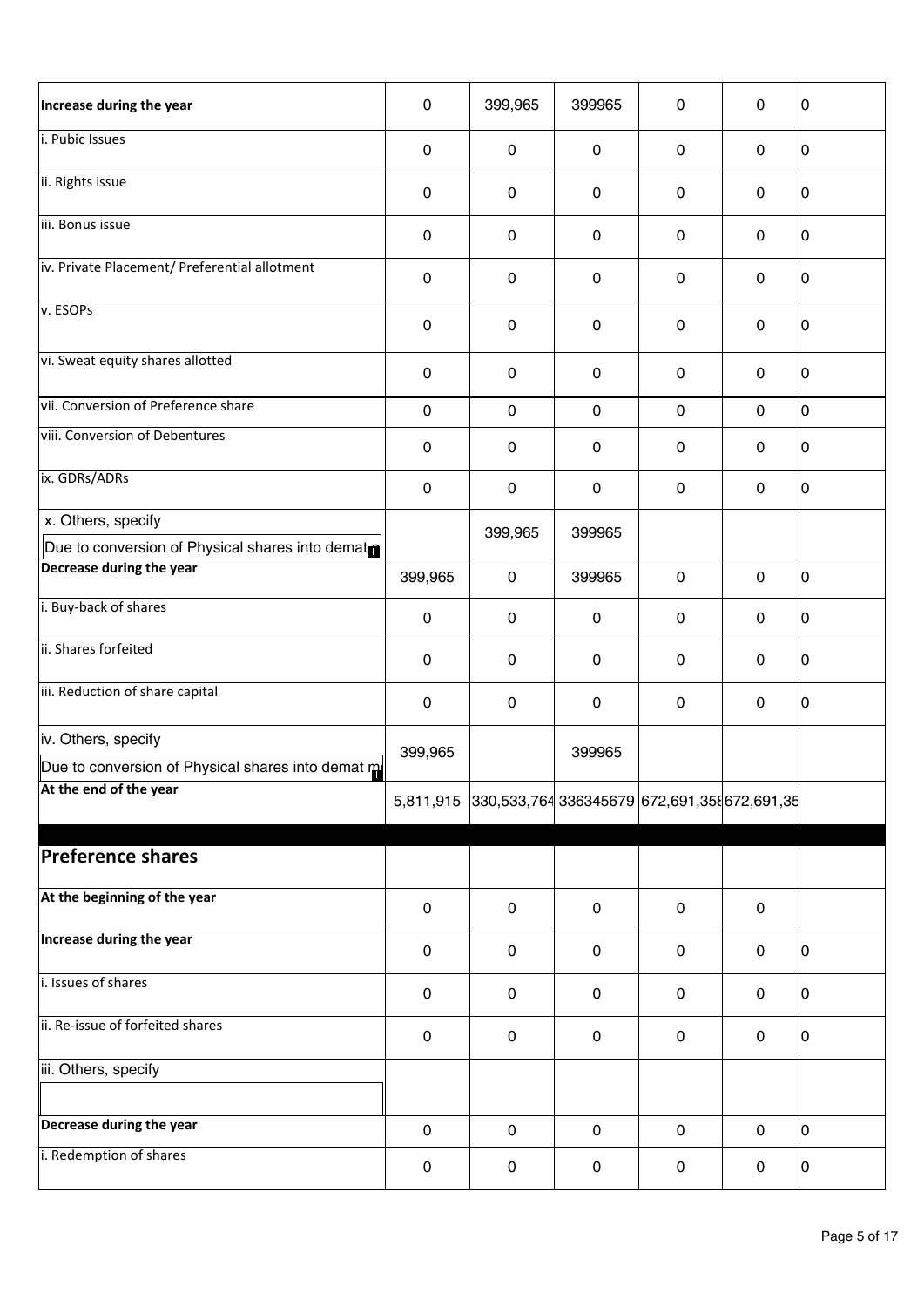| ii. Shares forfeited                                                                 | $\mathbf 0$ | 0           | $\mathbf 0$ | $\Omega$    | $\mathbf 0$  |       |
|--------------------------------------------------------------------------------------|-------------|-------------|-------------|-------------|--------------|-------|
| iii. Reduction of share capital                                                      | $\mathbf 0$ | $\mathbf 0$ | $\mathbf 0$ | $\mathbf 0$ | $\mathbf 0$  |       |
| iv. Others, specify                                                                  |             |             |             |             |              |       |
| At the end of the year                                                               | $\mathbf 0$ | $\mathbf 0$ | $\mathbf 0$ | 0           | $\mathbf 0$  |       |
| ISIN of the equity shares of the company                                             |             |             |             |             | INE855B01025 |       |
| (ii) Details of stock split/consolidation during the year (for each class of shares) |             |             |             |             |              |       |
| Class of shares                                                                      | (i)         |             | (ii)        |             |              | (iii) |

r

| <b>Class of shares</b> |                      | (1) | (ii) | (iii) |
|------------------------|----------------------|-----|------|-------|
| Before split /         | Number of shares     |     |      |       |
| Consolidation          | Face value per share |     |      |       |
| After split /          | Number of shares     |     |      |       |
| Consolidation          | Face value per share |     |      |       |

# (iii) Details of shares/Debentures Transfers since closure date of last financial year (or in the case of the first return at any time since the incorporation of the company) \*

| Nil<br>[Details being provided in a CD/Digital Media] | $\rightarrow$ | Yes | $\odot$ | No | Not Applicable |
|-------------------------------------------------------|---------------|-----|---------|----|----------------|
| Separate sheet attached for details of transfers      | (●)           | Yes |         | No |                |

Note: In case list of transfer exceeds 10, option for submission as a separate sheet attachment or submission in a CD/Digital Media may be shown.

| Date of the previous annual general meeting        | 10/05/2021                                                |
|----------------------------------------------------|-----------------------------------------------------------|
| Date of registration of transfer (Date Month Year) |                                                           |
| Type of transfer                                   | - Equity, 2- Preference Shares, 3 - Debentures, 4 - Stock |
| Number of Shares/ Debentures/<br>Units Transferred | Amount per Share/<br>Debenture/Unit (in Rs.)              |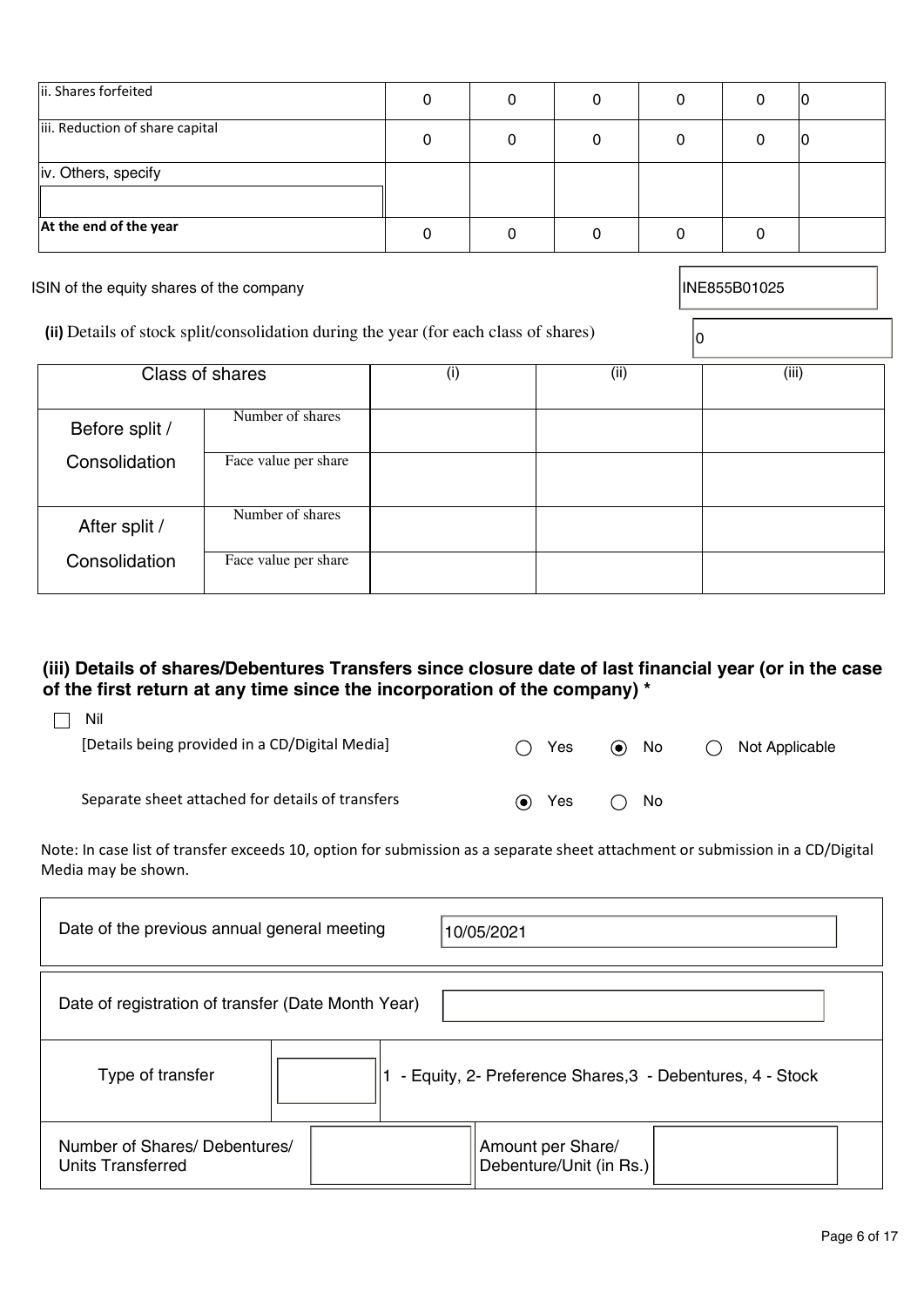| Ledger Folio of Transferor                                |                                                    |                                                             |            |
|-----------------------------------------------------------|----------------------------------------------------|-------------------------------------------------------------|------------|
| Transferor's Name                                         |                                                    |                                                             |            |
|                                                           | Surname                                            | middle name                                                 | first name |
| Ledger Folio of Transferee                                |                                                    |                                                             |            |
| <b>Transferee's Name</b>                                  |                                                    |                                                             |            |
|                                                           | Surname                                            | middle name                                                 | first name |
|                                                           | Date of registration of transfer (Date Month Year) |                                                             |            |
| Type of transfer                                          |                                                    | 1 - Equity, 2- Preference Shares, 3 - Debentures, 4 - Stock |            |
| Number of Shares/ Debentures/<br><b>Units Transferred</b> |                                                    | Amount per Share/<br>Debenture/Unit (in Rs.)                |            |
| Ledger Folio of Transferor                                |                                                    |                                                             |            |
| Transferor's Name                                         |                                                    |                                                             |            |
|                                                           | Surname                                            | middle name                                                 | first name |
| Ledger Folio of Transferee                                |                                                    |                                                             |            |
| Transferee's Name                                         |                                                    |                                                             |            |
|                                                           | Surname                                            | middle name                                                 | first name |

# (iv) \*Debentures (Outstanding as at the end of financial year)

| <b>Particulars</b>            | Number of units | Nominal value per<br>lunit | <b>Total value</b> |
|-------------------------------|-----------------|----------------------------|--------------------|
| Non-convertible debentures    | 0               |                            |                    |
| Partly convertible debentures | 0               |                            |                    |
| Fully convertible debentures  | 0               |                            |                    |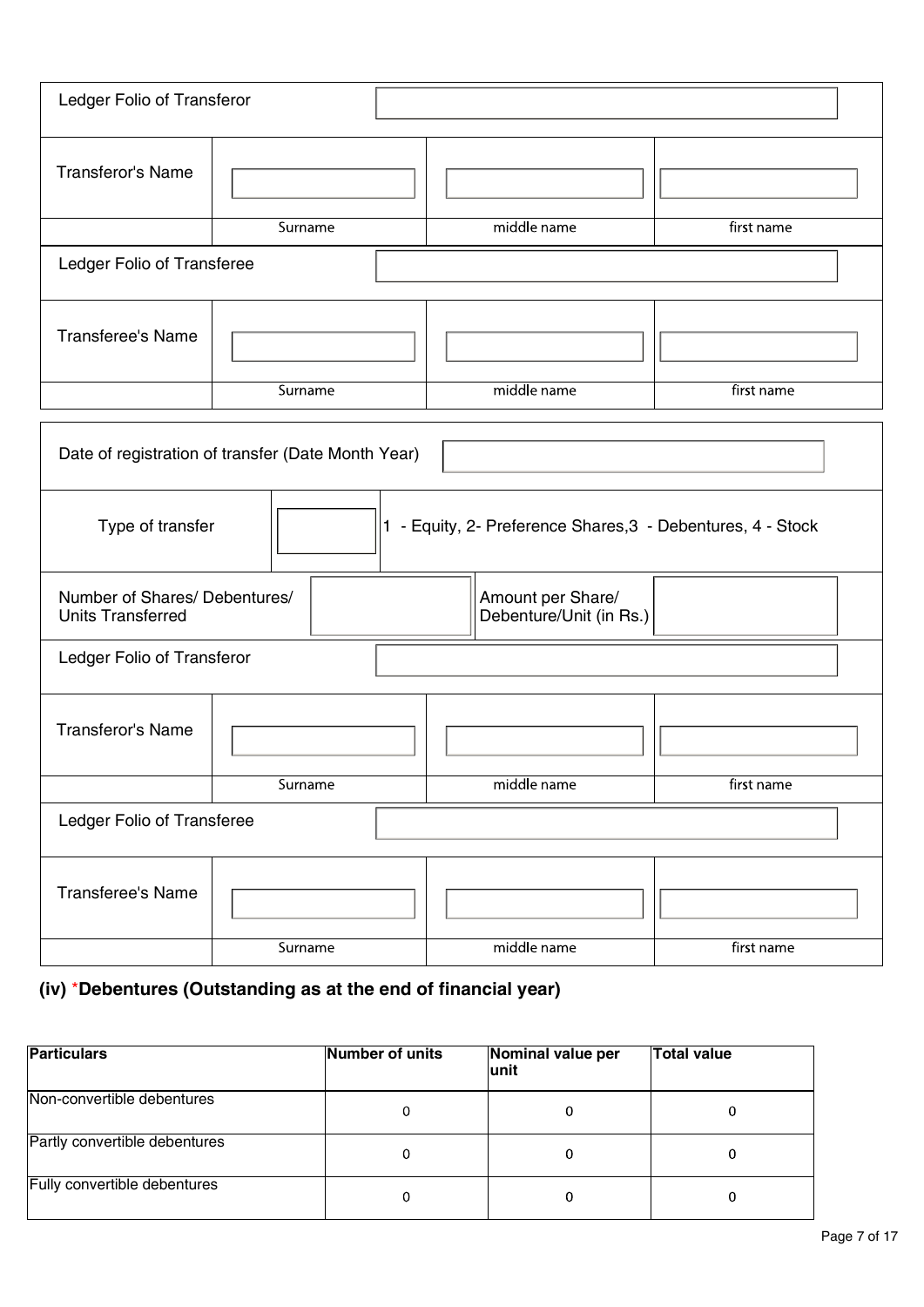| <b>Particulars</b> | Number of units | Nominal value per<br>lunit | Total value |
|--------------------|-----------------|----------------------------|-------------|
| <b>Total</b>       |                 |                            |             |

# Details of debentures

| <b>Class of debentures</b>           | Outstanding as at<br>the beginning of the year<br> year | Increase during the Decrease during the Outstanding as at<br> vear | the end of the year |
|--------------------------------------|---------------------------------------------------------|--------------------------------------------------------------------|---------------------|
| Non-convertible debentures           | 0                                                       |                                                                    |                     |
| <b>Partly convertible debentures</b> | 0                                                       |                                                                    |                     |
| <b>Fully convertible debentures</b>  | 0                                                       |                                                                    |                     |

# (v) Securities (other than shares and debentures)  $\vert 0 \rangle$

|                       | Number of  | Nominal Value of | <b>Total Nominal</b> | Paid up Value of | Total Paid up Value |
|-----------------------|------------|------------------|----------------------|------------------|---------------------|
| Type of<br>Securities | Securities | each Unit        | Value                | each Unit        |                     |
|                       |            |                  |                      |                  |                     |
|                       |            |                  |                      |                  |                     |
|                       |            |                  |                      |                  |                     |
| Total                 |            |                  |                      |                  |                     |

# V. \*Turnover and net worth of the company (as defined in the Companies Act, 2013)

# (i) Turnover  $_{535,470,000}$

# (ii) Net worth of the Company  $|_{2,502,690,000}$

# VI. (a) \*SHARE HOLDING PATTERN - Promoters

| S. No.         | Category                                | Equity                  |             | Preference       |            |  |
|----------------|-----------------------------------------|-------------------------|-------------|------------------|------------|--|
|                |                                         | <b>Number of shares</b> | Percentage  | Number of shares | Percentage |  |
| $\mathbf{1}$ . | Individual/Hindu Undivided Family       |                         |             |                  |            |  |
|                | (i) Indian                              | 57,109,969              | 16.98       | $\Omega$         |            |  |
|                | (ii) Non-resident Indian (NRI)          | $\mathbf 0$             | $\mathbf 0$ | $\mathbf 0$      |            |  |
|                | (iii) Foreign national (other than NRI) | $\mathbf 0$             | $\mathbf 0$ | $\mathbf 0$      |            |  |
| 2.             | Government                              |                         |             |                  |            |  |
|                | (i) Central Government                  | $\mathbf 0$             | $\mathbf 0$ | $\mathbf 0$      |            |  |
|                | (ii) State Government                   | $\mathbf 0$             | $\pmb{0}$   | $\mathbf 0$      |            |  |
|                | (iii) Government companies              | $\mathbf 0$             | $\mathbf 0$ | $\mathbf 0$      |            |  |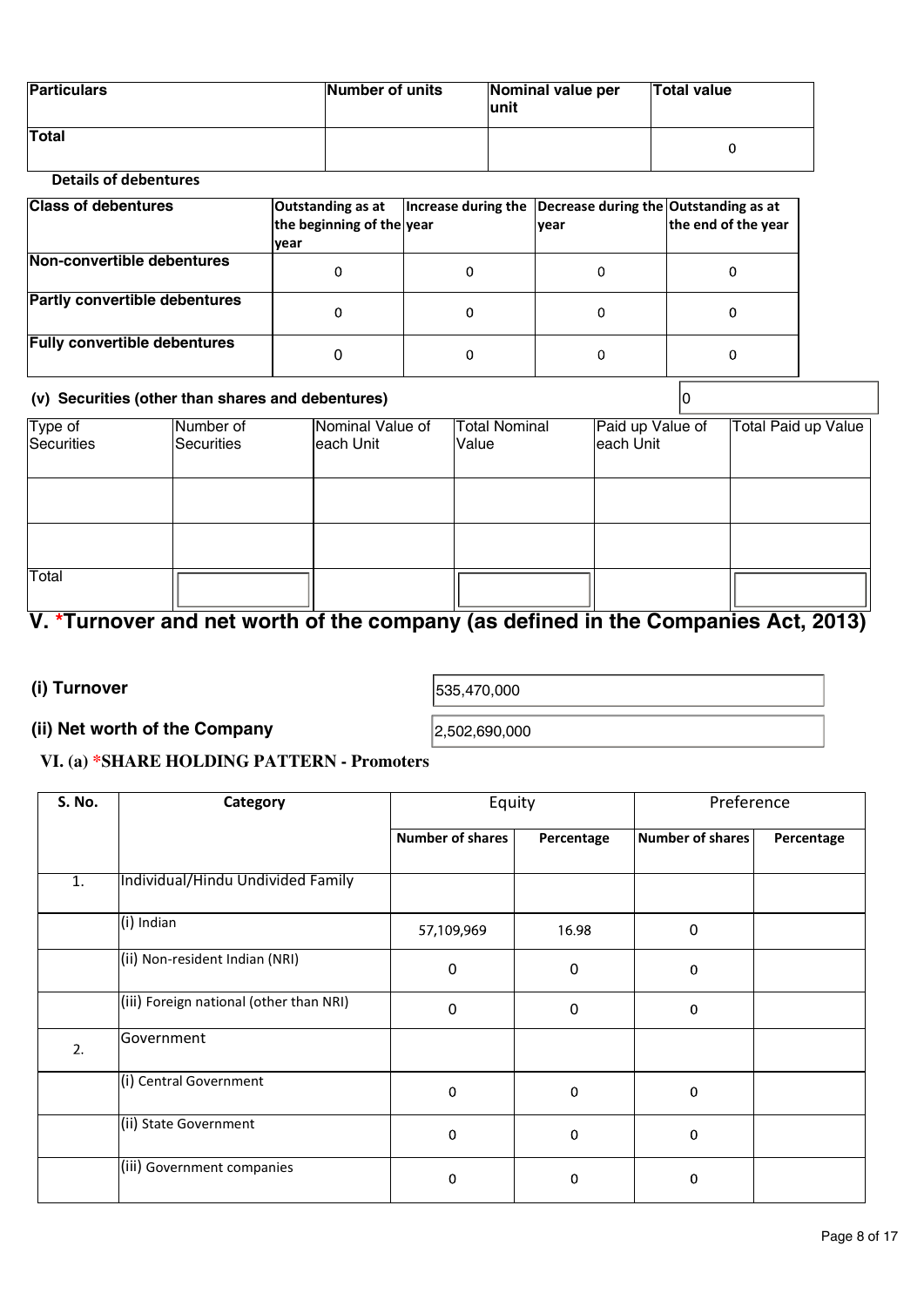| 3.  | Insurance companies                     | $\mathbf 0$  | $\mathbf 0$ | $\pmb{0}$        |             |  |
|-----|-----------------------------------------|--------------|-------------|------------------|-------------|--|
| 4.  | <b>Banks</b>                            | $\mathbf 0$  | 0           | $\pmb{0}$        |             |  |
| 5.  | Financial institutions                  | $\mathbf 0$  | $\mathbf 0$ | $\pmb{0}$        |             |  |
| 6.  | Foreign institutional investors         | $\pmb{0}$    | $\pmb{0}$   | $\boldsymbol{0}$ |             |  |
| 7.  | Mutual funds                            | $\mathbf 0$  | $\pmb{0}$   | $\pmb{0}$        |             |  |
| 8.  | Venture capital                         | $\mathbf{0}$ | $\pmb{0}$   | $\pmb{0}$        |             |  |
| 9.  | Body corporate<br>(not mentioned above) | 81,268,885   | 24.16       | $\pmb{0}$        |             |  |
| 10. | Others                                  | $\mathbf{0}$ | $\mathbf 0$ | $\pmb{0}$        |             |  |
|     | <b>Total</b>                            | 138,378,854  | 41.14       | $\pmb{0}$        | $\mathbf 0$ |  |

# Total number of shareholders (promoters)  $\frac{13}{13}$

# (b) \*SHARE HOLDING PATTERN - Public/Other than promoters

| S. No. | Category                                | Equity                  |              | Preference              |            |
|--------|-----------------------------------------|-------------------------|--------------|-------------------------|------------|
|        |                                         | <b>Number of shares</b> | Percentage   | <b>Number of shares</b> | Percentage |
| 1.     | Individual/Hindu Undivided Family       |                         |              |                         |            |
|        | (i) Indian                              | 106,168,399             | 31.57        | 0                       |            |
|        | (ii) Non-resident Indian (NRI)          | 13,042,734              | 3.88         | $\mathbf 0$             |            |
|        | (iii) Foreign national (other than NRI) | 0                       | $\mathbf 0$  | $\mathbf 0$             |            |
| 2.     | Government                              |                         |              |                         |            |
|        | (i) Central Government                  | $\mathbf 0$             | $\mathbf{0}$ | $\mathbf 0$             |            |
|        | (ii) State Government                   | $\overline{0}$          | $\mathbf 0$  | $\mathbf 0$             |            |
|        | (iii) Government companies              | $\mathbf 0$             | $\mathbf 0$  | $\mathbf 0$             |            |
| 3.     | Insurance companies                     | $\mathbf 0$             | $\mathbf{0}$ | $\pmb{0}$               |            |
| 4.     | <b>Banks</b>                            | $\mathbf 0$             | $\mathbf{0}$ | $\mathbf 0$             |            |
| 5.     | Financial institutions                  | 37,070                  | 0.01         | 0                       |            |
| 6.     | Foreign institutional investors         | 47,349,498              | 14.08        | $\mathbf 0$             |            |
| 7.     | Mutual funds                            | 786,481                 | 0.23         | $\mathbf 0$             |            |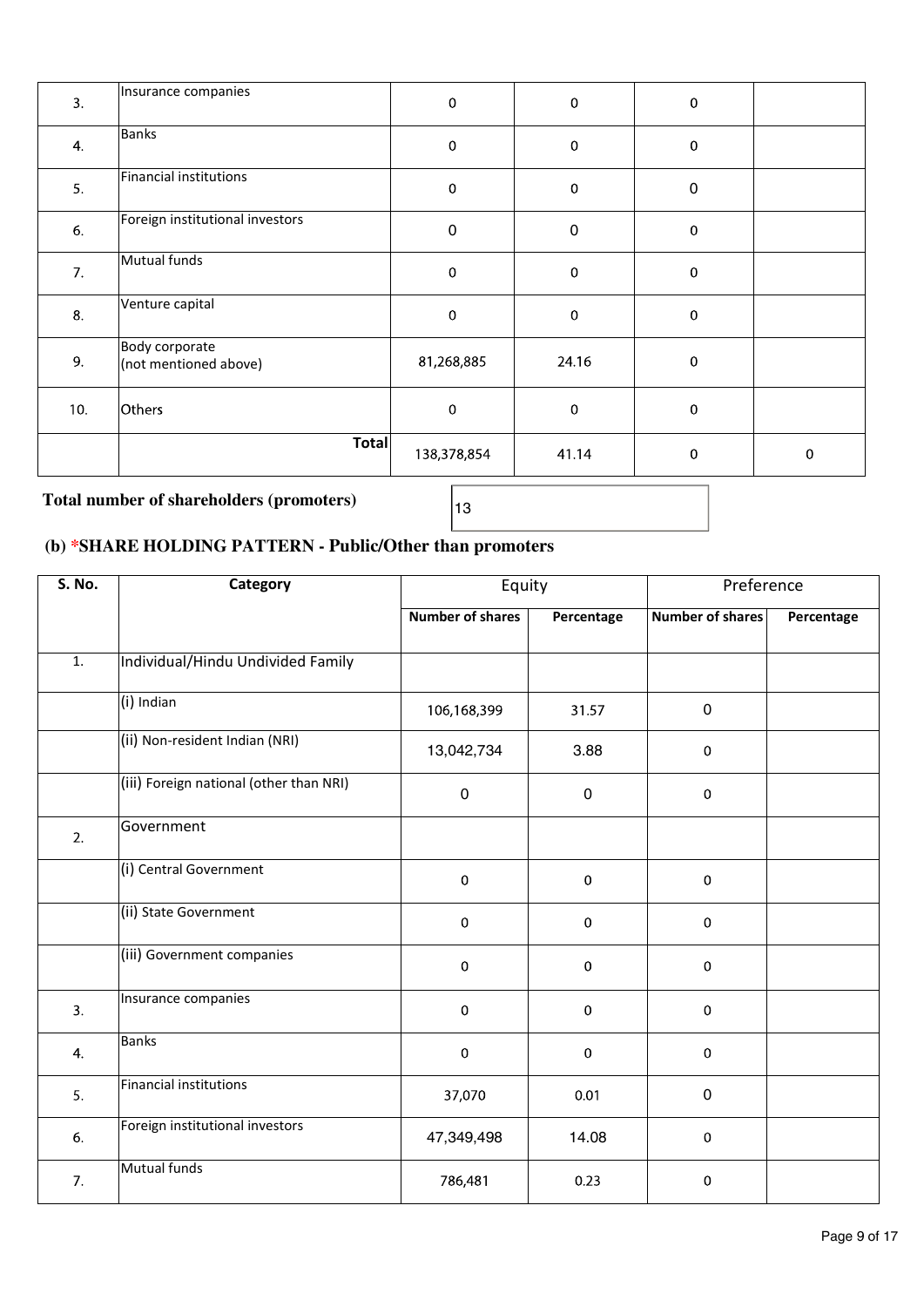| 8.  | Venture capital                                    | 0           | 0     | 0 |   |
|-----|----------------------------------------------------|-------------|-------|---|---|
| 9.  | Body corporate<br>(not mentioned above)            | 19,242,678  | 5.72  | 0 |   |
| 10. | Alternate Investment Fund:<br><b>lOthers</b><br>Æ. | 11,339,965  | 3.37  | 0 |   |
|     | <b>Total</b>                                       | 197,966,825 | 58.86 | 0 | 0 |

Total number of shareholders (other than promoters)  $\left| \frac{187,045}{187,045} \right|$ 

Total number of shareholders (Promoters+Public/ Other than promoters) 187,058

# (c) \*Details of Foreign institutional investors' (FIIs) holding shares of the company  $|_{106}$

Name of the FII Address Date of Country of Country of Mumber of shares | % of shares held held Incorporation Incorporation THE PABRAI INVESTMI: SCN and R Registered Agent Inc 2 14,640,000 4.35 PABRAI INVESTMENT I¦'KOTAK MAHINDRA BANK LIMITED 5,614,850 1.67 THE PABRAI INVESTMI The Corporation Service Company 5,371,323 1.6 DHANDHO INDIA ZER('2711 CENTERVILLE ROAD SUITE 40 2,925,850 0.87 Ŧ H. VANGUARD EMERGIN 100 VANGUARD BOULEVARD MAI 2,660,220 0.79 п VANGUARD TOTAL IN 100 VANGUARD BOULEVARD MAI 0.76 2,559,622 B GOVERNMENT PENSIC 'Bankplassen 2 P O Box 1179 Sentr 1,500,000 0.45 H. EMERGING MARKETS ('6300 Bee Cave Road Building One 1,043,951 0.31 VANGUARD FIDUCIAR 'JPMORGAN CHASE BANK N.A. IND 900,605 0.27 DIMENSIONAL EMERG<sup>1</sup>6300 Bee Cave Road Building One 789.115  $0.23$ VANGUARD FTSE ALL-100 VANGUARD BOULEVARD MAI 689,953  $0.21$ H FIRST WATER FUND |'4TH FLOOR 19 BANK STREET CYB 615,000 0.18 EMERGING MARKETS : '400 HOWARD STREET SAN FRANC 594,837 0.18 П MARVAL GURU FUND STANDARD CHARTERED BANK SE 0.16 536,695 THE EMERGING MARK '6300 Bee Cave Road Building One 453,064  $0.13$ Н в CALIFORNIA PUBLIC E 400 Q STREET LPE ROOM 4800 SA 423.245  $0.13$ E. m EMERGING MARKETS \'400 HOWARD STREET SAN FRANC 362,242  $0.11$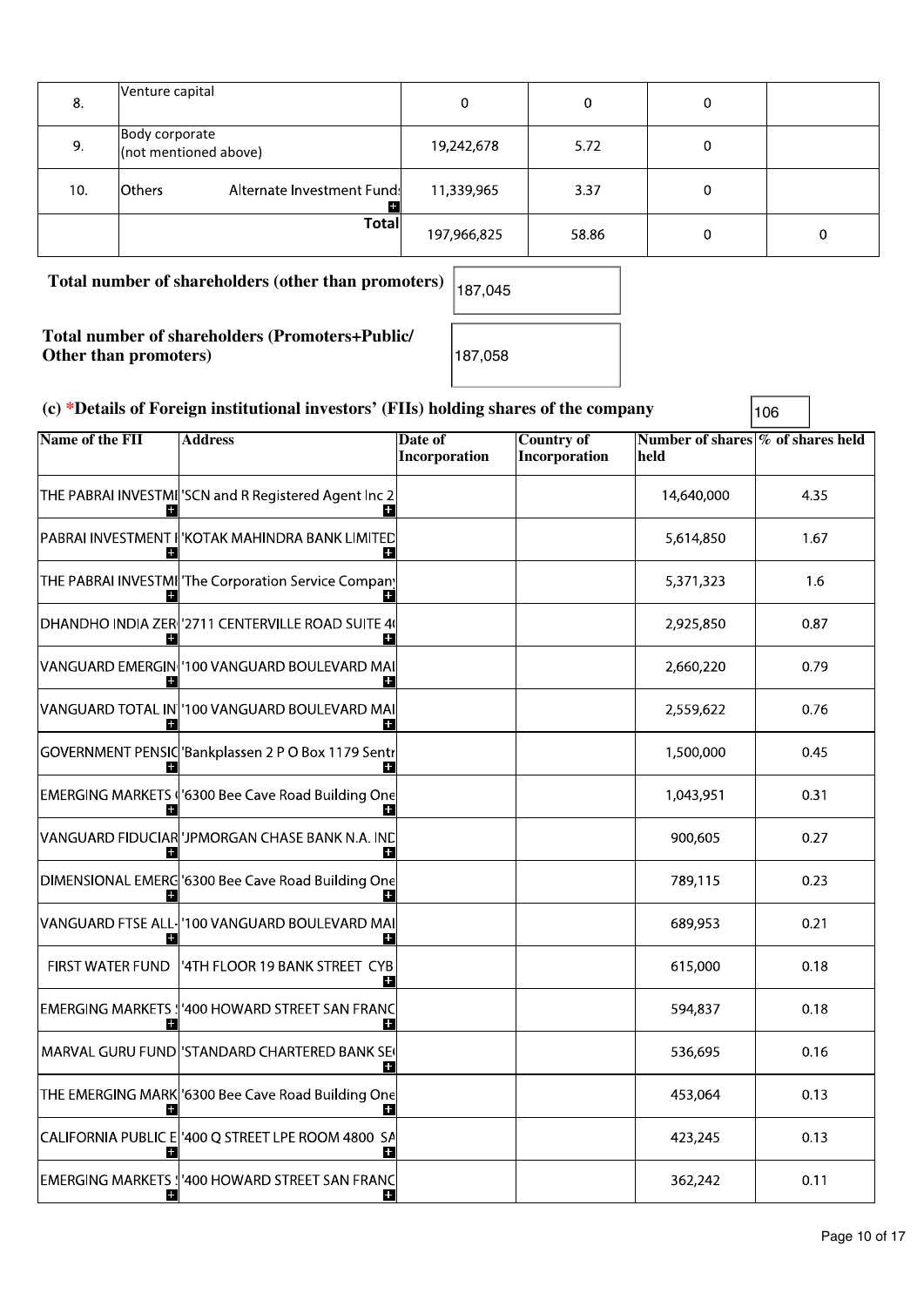| Name of the FII | <b>Address</b>                                     | Date of<br>Incorporation | <b>Country of</b><br>Incorporation | Number of shares \% of shares held<br>held |      |
|-----------------|----------------------------------------------------|--------------------------|------------------------------------|--------------------------------------------|------|
|                 | ISHARES CORE MSCI E 'JP MORGAN HOUSE IFSC DUBLIN   |                          |                                    | 295,663                                    | 0.09 |
|                 | WISDOMTREE INDIA IN'C/O CIM GLOBAL BUSINESS 33 ED  |                          |                                    | 281,386                                    | 0.08 |
|                 | ISHARES INDIA SC MA 'IFS COURT TWENTYEIGHT CYBERC  |                          |                                    | 278,054                                    | 0.08 |
|                 | CITY OF NEW YORK GF 'ONE CENTRE STREET NEW YORK    |                          |                                    | 271,702                                    | 0.08 |
|                 | STATE STREET GLOBAII'ONE LINCOLN STREET BOSTON M   |                          |                                    | 261,358                                    | 0.08 |
|                 | QUADRATURE CAPITA 'JPMORGAN CHASE BANK N.A., INI   |                          |                                    | 253,517                                    | 0.08 |
|                 | COLLEGE RETIREMENT 730 THIRD AVENUE NEW YORK NI    |                          |                                    | 180,527                                    | 0.05 |
|                 | ISPDR PORTFOLIO EMEI'STATE STREET FINANCIAL CENTER |                          |                                    | 161,396                                    | 0.05 |

# VII. \*NUMBER OF PROMOTERS, MEMBERS, DEBENTURE HOLDERS (Details, Promoters, Members (other than promoters), Debenture holders)

| <b>Details</b>                    | At the beginning of the year | At the end of the year |
|-----------------------------------|------------------------------|------------------------|
| Promoters                         | 13                           | 13                     |
| Members<br>(other than promoters) | 131,545                      | 187,045                |
| Debenture holders                 | 0                            | 0                      |

# VIII. DETAILS OF DIRECTORS AND KEY MANAGERIAL PERSONNEL<br>(A) \*Composition of Board of Directors

| <b>Category</b>                             |           | Number of directors at the<br>beginning of the year | Number of directors at the end<br>of the year |                | Percentage of shares held by<br>directors as at the end of year |               |
|---------------------------------------------|-----------|-----------------------------------------------------|-----------------------------------------------|----------------|-----------------------------------------------------------------|---------------|
|                                             | Executive | Non-executive                                       | Executive                                     | Non-executive  | Executive                                                       | Non-executive |
| A. Promoter                                 |           | 2                                                   |                                               | $\overline{2}$ | 3.09                                                            | 2.98          |
| <b>B. Non-Promoter</b>                      | 0         | 5                                                   | 0                                             | 5              | $\mathbf{0}$                                                    | $\Omega$      |
| $(i)$ Non-Independent                       | 0         | 0                                                   | 0                                             | $\Omega$       | $\mathbf{0}$                                                    | $\Omega$      |
| $(i)$ Independent                           | 0         | 5                                                   | 0                                             | 5              | $\mathbf{0}$                                                    | $\Omega$      |
| <b>C. Nominee Directors</b><br>representing | 0         | 0                                                   | 0                                             | $\Omega$       | 0                                                               | $\Omega$      |
| $(i)$ Banks & FIs                           | 0         | 0                                                   | 0                                             | $\Omega$       | $\Omega$                                                        | $\Omega$      |
| (ii) Investing institutions                 | 0         | $\mathbf{0}$                                        | 0                                             | $\mathbf{0}$   | $\Omega$                                                        | $\Omega$      |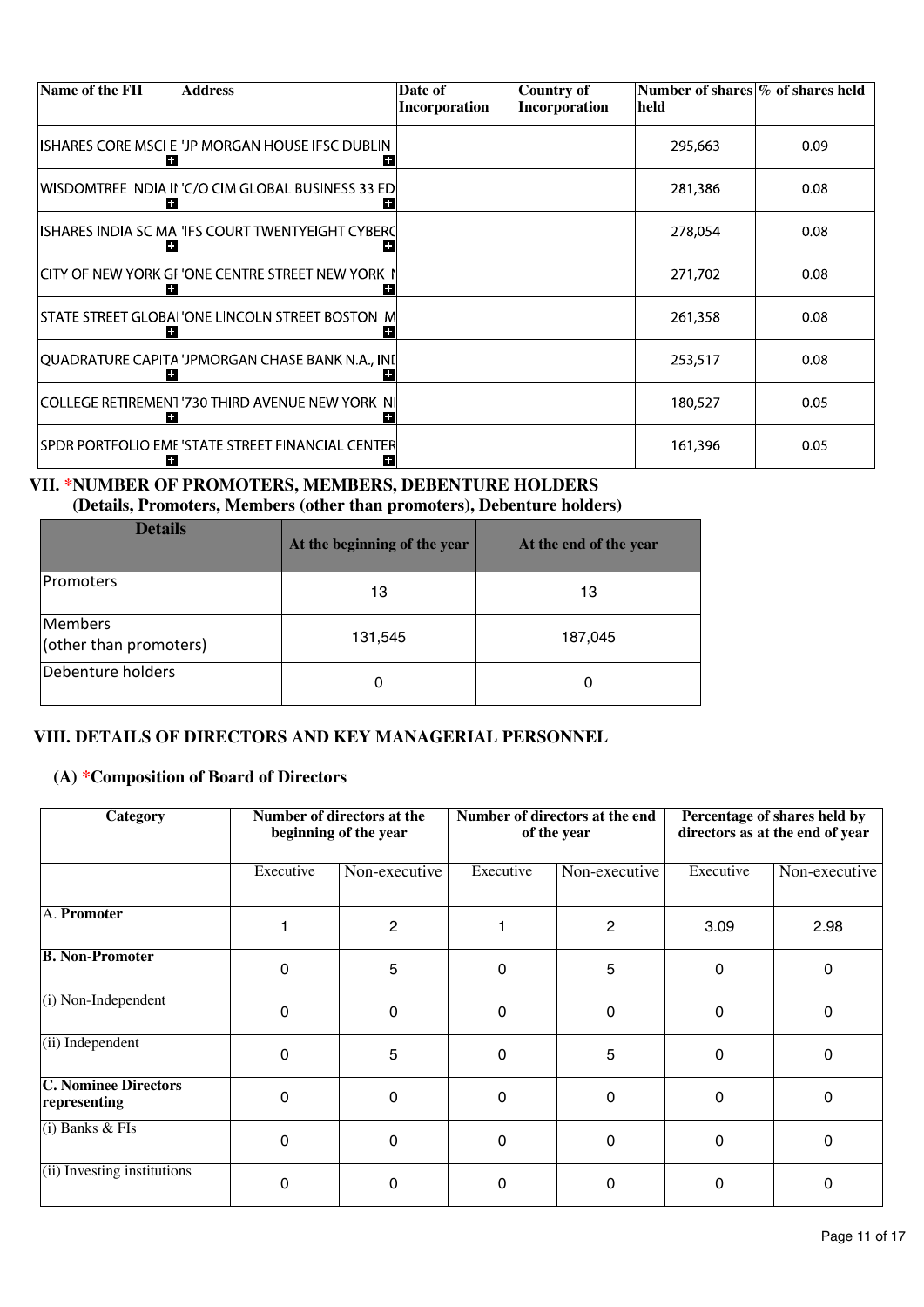| (iii) Government           |  |   |      |      |
|----------------------------|--|---|------|------|
| $(iv)$ Small share holders |  |   |      |      |
| $(v)$ Others               |  | 0 |      |      |
| Total                      |  |   | 3.09 | 2.98 |

Number of Directors and Key managerial personnel (who is not director) as on the financial year end date |10

(B) (i) \*Details of directors and Key managerial personnel as on the closure of financial year

| Name                     | <b>DIN/PAN</b> | Designation       | Number of equity<br>share(s) held | Date of cessation (after closure of<br>financial year : If any) |
|--------------------------|----------------|-------------------|-----------------------------------|-----------------------------------------------------------------|
| <b>NELLORE RADHAKRIS</b> | 00021052       | Managing Director | 10,383,730                        |                                                                 |
| <b>JAGANMOHAN REDDY</b>  | 00017633       | <b>Director</b>   | 100                               |                                                                 |
| SUJITH KUMARREDD\        | 00022383       | Director          | 10,028,770                        |                                                                 |
| RADHIKA VIJAY HARIE      | 02409519       | <b>Director</b>   | 0                                 |                                                                 |
| NIRMALA REDDY            | 01673128       | <b>Director</b>   | 0                                 |                                                                 |
| <b>VARUN BATRA</b>       | 00020526       | Director          | 0                                 |                                                                 |
| <b>BRIAN JUDE MCNAMA</b> | 08339667       | Director          | 0                                 |                                                                 |
| ROBERT THOMAS TOI        | 09367847       | <b>Director</b>   | 0                                 |                                                                 |
| SRINIVASA RAO THIRI∣     | ABUPT6720H     | <b>CFO</b>        | 90,000                            |                                                                 |
| SINGIDI VENKAT RAM.      | ASJPS3493C     | Company Secretar  | 0                                 |                                                                 |

# (ii) Particulars of change in director(s) and Key managerial personnel during the year  $\vert_2$

| Name                     | DIN/PAN  | the financial year | Designation at the  Date of appointment/<br> beginning / during   change in designation/<br>cessation | Nature of change (Appointment/<br>Change in designation/ Cessation) |
|--------------------------|----------|--------------------|-------------------------------------------------------------------------------------------------------|---------------------------------------------------------------------|
| HIRA LAL ZUTSHI          | 00041002 | Director           | 30/09/2021                                                                                            | Cessation                                                           |
| <b>ROBERT THOMAS TOI</b> | 09367847 | Director           | 31/10/2021                                                                                            | Appointment                                                         |

# IX. MEETINGS OF MEMBERS/CLASS OF MEMBERS/BOARD/COMMITTEES OF THE BOARD OF **DIRECTORS**

A. MEMBERS/CLASS /REQUISITIONED/NCLT/COURT CONVENED MEETINGS

Number of meetings held  $\vert$ <sup>1</sup>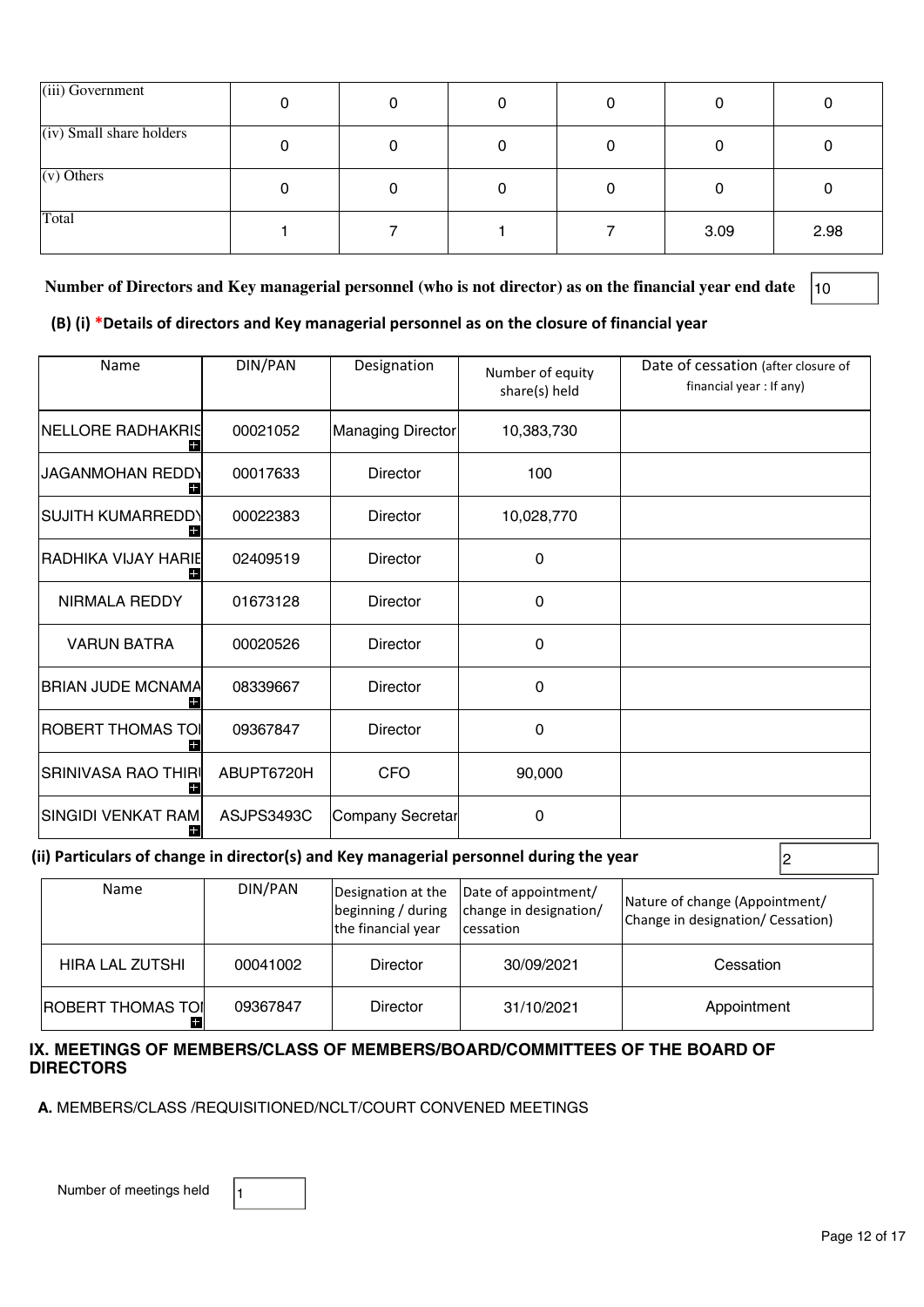| Type of meeting               | Date of meeting | Total Number of<br>Members entitled to<br>attend meeting | Attendance<br>Ⅰ% of total<br>Number of members |                       |
|-------------------------------|-----------------|----------------------------------------------------------|------------------------------------------------|-----------------------|
| <b>Annual General Meeting</b> | 10/05/2021      | 147.494                                                  | attended<br>94                                 | shareholding<br>42.64 |

# B. BOARD MEETINGS

\*Number of meetings held  $\sqrt{4}$ 

| S. No. | Date of meeting        | Total Number of directors<br>associated as on the date |                                 | Attendance      |
|--------|------------------------|--------------------------------------------------------|---------------------------------|-----------------|
|        |                        | of meeting                                             | Number of directors<br>attended | % of attendance |
|        | 25/02/2021             | 8                                                      | 8                               | 100             |
| 2      | 29/04/2021             | 8                                                      | 8                               | 100             |
| 3      | 31/07/2021             | 8                                                      | 8                               | 100             |
|        | 30/10/2021             |                                                        |                                 | 100             |
|        | - -------------------- |                                                        |                                 |                 |

# C. COMMITTEE MEETINGS

|                  | Number of meetings held             |                 | 10                                   |                                |                 |
|------------------|-------------------------------------|-----------------|--------------------------------------|--------------------------------|-----------------|
| S. No.           | Type of<br>meeting                  |                 | <b>Total Number</b><br>of Members as |                                | Attendance      |
|                  |                                     | Date of meeting | on the date of<br>the meeting        | Number of members<br>lattended | % of attendance |
| 1                | Audit Committe 25/02/2021           |                 | 4                                    | 4                              | 100             |
| $\overline{2}$   | Audit Committe 28/04/2021           |                 | 4                                    | 4                              | 100             |
| 3                | Audit Committe 30/07/2021           |                 | 4                                    | $\overline{4}$                 | 100             |
| 4                | Audit Committe 29/10/2021           |                 | IЗ                                   | 3                              | 100             |
| 5                | Nomination & 30/10/2021             |                 | $\overline{4}$                       | 4                              | 100             |
| 6                | Risk Managem 22/07/2021             |                 | 3                                    | 3                              | 100             |
| $\overline{7}$   | Risk Managen <sup>21/10</sup> /2021 |                 | 3                                    | 3                              | 100             |
| 8                | Corporate Sod22/04/2021             |                 | 3                                    | 3                              | 100             |
| $\boldsymbol{9}$ | Stakeholder re22/04/2021            |                 | $\overline{4}$                       | $\overline{4}$                 | 100             |
| 10               | Stakeholder re21/10/2021            |                 | 4                                    | 4                              | 100             |

# D. \* ATTENDANCE OF DIRECTORS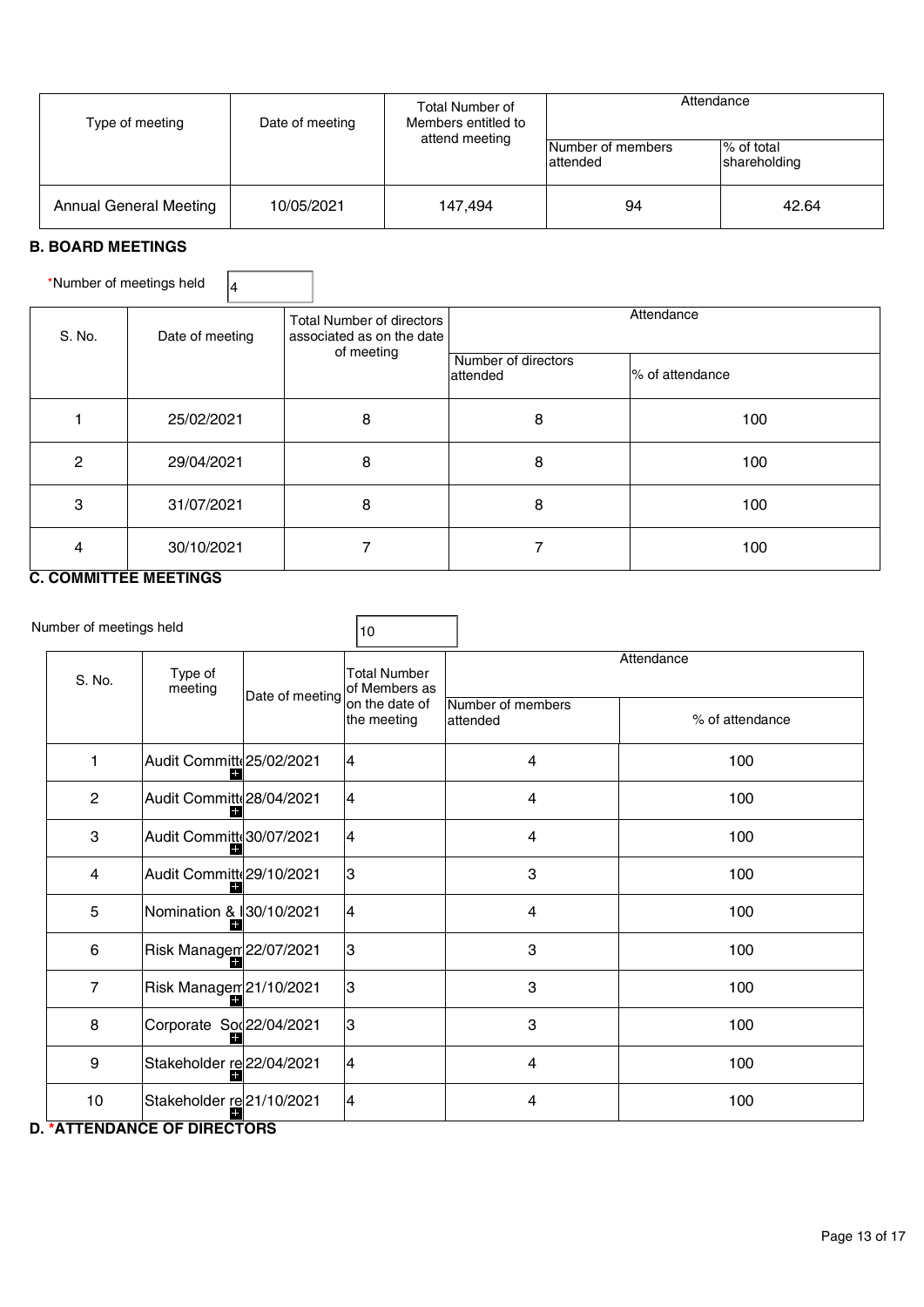|                | Name<br>of the director | <b>Board Meetings</b>                                                                                  |                         |                       | <b>Committee Meetings</b>                             | Whether<br>attended AGM |                      |         |
|----------------|-------------------------|--------------------------------------------------------------------------------------------------------|-------------------------|-----------------------|-------------------------------------------------------|-------------------------|----------------------|---------|
| S.<br>No.      |                         | Number of<br>Meetings which Number of<br>director was<br>Meetings<br>entitled to<br>attended<br>attend |                         | $%$ of<br>lattendance | Number of<br>Meetings which Number of<br>director was | Meetings                | l% of<br>lattendance | held on |
|                |                         |                                                                                                        |                         | entitled to<br>attend | attended                                              |                         | (Y/N/NA)             |         |
| 1              | NELLORE RA              | $\overline{4}$                                                                                         | 4                       | 100                   | $\overline{2}$                                        | $\mathbf{2}$            | 100                  |         |
| $\overline{c}$ | JAGANMOHA               | $\overline{4}$                                                                                         | $\overline{4}$          | 100                   | 5                                                     | 5                       | 100                  |         |
| 3              | SUJITH KUM/             | $\overline{4}$                                                                                         | $\overline{4}$          | 100                   | 5                                                     | 5                       | 100                  |         |
| 4              | RADHIKA VIJ             | $\overline{4}$                                                                                         | 4                       | 100                   | 5                                                     | 5                       | 100                  |         |
| 5              | NIRMALA REI             | 4                                                                                                      | $\overline{\mathbf{4}}$ | 100                   | 4                                                     | 4                       | 100                  |         |
| 6              | <b>VARUN BATR</b>       | 4                                                                                                      | $\overline{4}$          | 100                   | 5                                                     | 5                       | 100                  |         |
| $\overline{7}$ | <b>BRIAN JUDE</b>       | 4                                                                                                      | 4                       | 100                   | $\overline{7}$                                        | $\overline{7}$          | 100                  |         |
| 8              | ROBERT THC              | $\mathsf{O}\xspace$                                                                                    | $\pmb{0}$               | $\mathsf{O}\xspace$   | $\pmb{0}$                                             | 0                       | 0                    |         |

# X. \*REMUNERATION OF DIRECTORS AND KEY MANAGERIAL PERSONNEL

 $\Box$  Nil

|                | Number of Managing Director, Whole-time Directors and/or Manager whose remuneration details to be entered |             |              |              |                               |              |                 |
|----------------|-----------------------------------------------------------------------------------------------------------|-------------|--------------|--------------|-------------------------------|--------------|-----------------|
| S. No.         | Name                                                                                                      | Designation | Gross Salary | Commission   | Stock Option/<br>Sweat equity | Others       | Total<br>Amount |
|                | NELLORE RADHAI Managing Direct                                                                            |             | 0            | 0            | $\Omega$                      | 0            | 0               |
|                | Total                                                                                                     |             | 0            | 0            | 0                             | 0            | 0               |
|                | Number of CEO, CFO and Company secretary whose remuneration details to be entered                         |             |              |              |                               |              |                 |
| S. No.         | Name                                                                                                      | Designation | Gross Salary | Commission   | Stock Option/<br>Sweat equity | Others       | Total<br>Amount |
|                | SRINIVASA RAO T CHIEF FINANCI                                                                             |             | 18,210,000   | $\mathbf{0}$ | $\mathbf 0$                   | 0            | 18,210,000      |
| $\overline{c}$ | SINGIDI VENKAT F COMPANY SEC                                                                              |             | 5,110,000    | $\mathbf{0}$ | $\mathbf 0$                   | $\mathbf{0}$ | 5,110,000       |
|                | Total                                                                                                     |             | 23,320,000   | 0            | $\mathbf 0$                   | $\mathbf{0}$ | 23,320,000      |

Number of other directors whose remuneration details to be entered  $\overline{5}$ 

| S. No. | Name            | Designation     | Gross Salary | Commission | Stock Option/<br>Sweat equity | Others | Total<br>Amount |
|--------|-----------------|-----------------|--------------|------------|-------------------------------|--------|-----------------|
|        | HIRA LAL ZUTSHI | <b>DIRECTOR</b> |              | 600,000    |                               |        | 600,000         |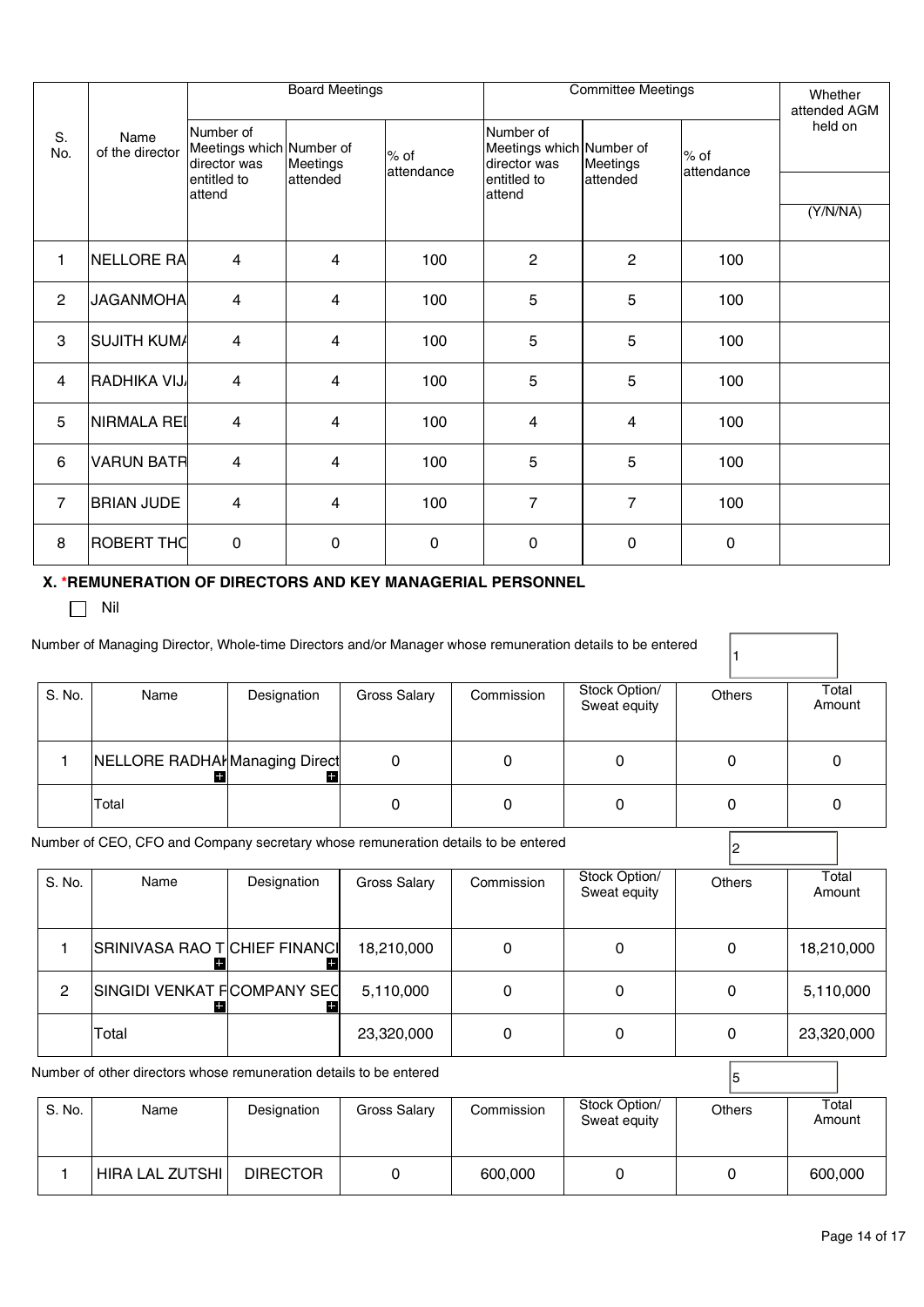| S. No.         | Name                    | Designation     | Gross Salary | Commission | Stock Option/<br>Sweat equity | Others | Total<br>Amount |
|----------------|-------------------------|-----------------|--------------|------------|-------------------------------|--------|-----------------|
| $\overline{c}$ | <b>VARUN BATRA</b>      | <b>DIRECTOR</b> | $\mathbf 0$  | 750,000    | 0                             | 0      | 750,000         |
| 3              | NIRMALA REDDY           | <b>DIRECTOR</b> | $\Omega$     | 750,000    | $\mathbf{0}$                  |        | 750,000         |
| 4              | <b>RADHIKA VIJAY HA</b> | <b>DIRECTOR</b> | 0            | 750,000    | 0                             | 0      | 750,000         |
| 5              | <b>BRIAN JUDE MCNA</b>  | <b>DIRECTOR</b> | 0            | 750,000    | 0                             | 0      | 750,000         |
|                | Total                   |                 | 0            | 3,600,000  | 0                             | 0      | 3,600,000       |

### XI. MATTERS RELATED TO CERTIFICATION OF COMPLIANCES AND DISCLOSURES

- <sup>\*</sup> A. Whether the company has made compliances and disclosures in respect of applicable  $\bigcap_{k=1}^{\infty}$ **\*** A. Whether the company has made compliances and disclosures in respect of applicable  $\odot$  Yes  $\odot$  No provisions of the Companies Act, 2013 during the year B. If No, give reasons/observations
	- B. If No, give reasons/observations

### XII. PENALTY AND PUNISHMENT - DETAILS THEREOF

# (A) DETAILS OF PENALTIES / PUNISHMENT IMPOSED ON COMPANY/DIRECTORS /OFFICERS  $\boxtimes$  Nil

| Name of the<br>company/ directors/<br><b>lofficers</b> | Name of the court/<br>Iconcerned<br>Authority | Date of Order | Name of the Act and<br>section under which<br>penalised / punished | Details of penalty/<br>punishment | Details of appeal (if any)<br>including present status |
|--------------------------------------------------------|-----------------------------------------------|---------------|--------------------------------------------------------------------|-----------------------------------|--------------------------------------------------------|
|                                                        |                                               |               |                                                                    |                                   |                                                        |
|                                                        | (B) DETAILS OF COMPOUNDING OF OFFENCES        | M<br>Nil      |                                                                    |                                   |                                                        |

| Name of the<br>company/ directors/ Authority<br><b>lofficers</b> | Name of the court/<br>Iconcerned | Date of Order | Name of the Act and<br>section under which<br>loffence committed | <b>Particulars of</b><br>loffence | Amount of compounding (in<br>(Rupees) |  |
|------------------------------------------------------------------|----------------------------------|---------------|------------------------------------------------------------------|-----------------------------------|---------------------------------------|--|
|                                                                  |                                  |               |                                                                  |                                   |                                       |  |

XIII. Whether complete list of shareholders, debenture holders has been enclosed as an attachment

 $\bigcap$  Yes  $\bigcirc$  No

(In case of 'No', submit the details separately through the method specified in instruction kit)

### XIV. COMPLIANCE OF SUB-SECTION (2) OF SECTION 92, IN CASE OF LISTED COMPANIES

In case of a listed company or a company having paid up share capital of Ten Crore rupees or more or turnover of Fifty Crore rupees or more, details of company secretary in whole time practice certifying the annual return in Form MGT-8. In case of a listed company or a company having paid up share capital of Ten Crore rupees or more or turnomore, details of company secretary in whole time practice certifying the annual return in Form MGT-8.<br>
Name DVM Gop

Name DVM Gopal

Whether associate or fellow <br>  $\bigcirc$  Associate  $\bigcirc$  Fellow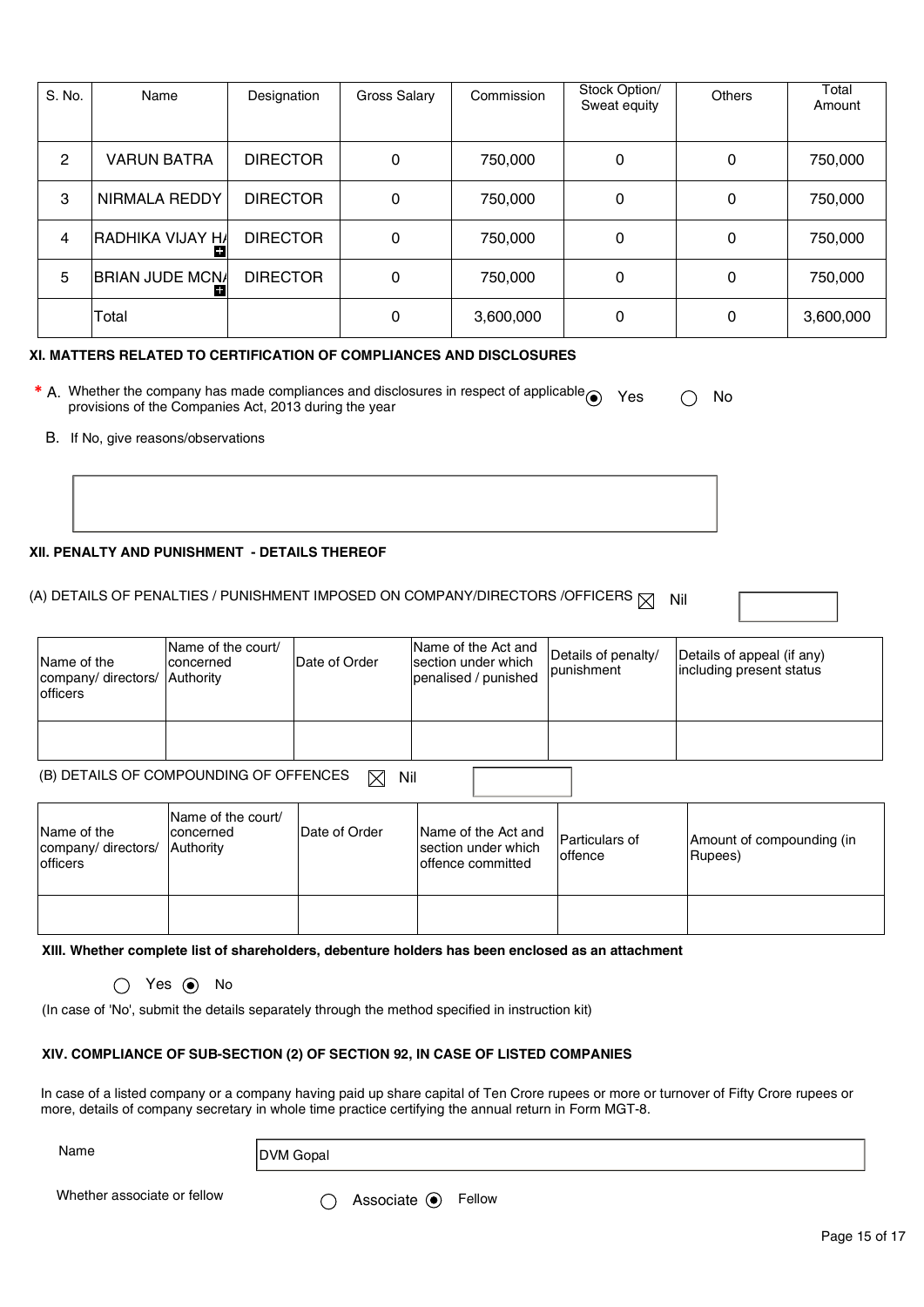Certificate of practice number  $\vert$  6798

### I/We certify that:

(a) The return states the facts, as they stood on the date of the closure of the financial year aforesaid correctly and adequately. (b) Unless otherwise expressly stated to the contrary elsewhere in this Return, the Company has complied with all the provisions of the Act during the financial year.

### Declaration

1 am Authorised by the Board of Directors of the company vide resolution no. ..  $\frac{47}{47}$  dated

25/02/2022

(DD/MM/YYYY) to sign this form and declare that all the requirements of the Companies Act, 2013 and the rules made thereunder in respect of the subject matter of this form and matters incidental thereto have been compiled with. I further declare that:

1. Whatever is stated in this form and in the attachments thereto is true, correct and complete and no information material to the subject matter of this form has been suppressed or concealed and is as per the original records maintained by the company.

2. All the required attachments have been completely and legibly attached to this form.

Note: Attention is also drawn to the provisions of Section 447, section 448 and 449 of the Companies Act, 2013 which provide for punishment for fraud, punishment for false statement and punishment for false evidence respectively. To be digitally signed by

| Director                                 |                                |
|------------------------------------------|--------------------------------|
| DIN of the director                      | 00021052                       |
| To be digitally signed by                |                                |
| ⊙ Company Secretary                      |                                |
| $\bigcirc$ Company secretary in practice |                                |
| Membership number<br>14143               | Certificate of practice number |